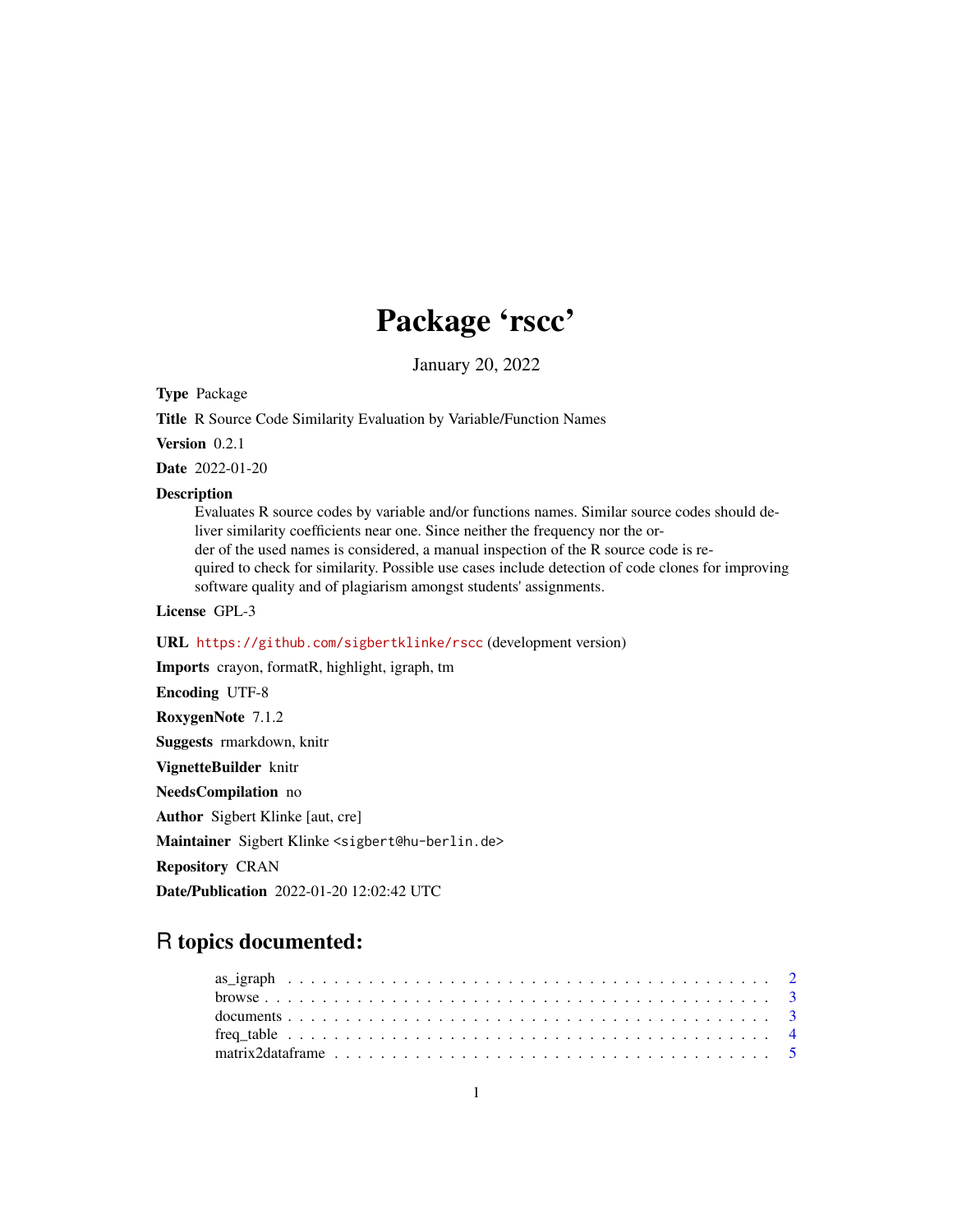#### <span id="page-1-0"></span>2 as the contract of the contract of the contract of the contract of the contract of the contract of the contract of the contract of the contract of the contract of the contract of the contract of the contract of the contr

| Index |  |  |  |  |  |  |  |  |  |  |  |  |  |  |  |  |  |  |
|-------|--|--|--|--|--|--|--|--|--|--|--|--|--|--|--|--|--|--|
|       |  |  |  |  |  |  |  |  |  |  |  |  |  |  |  |  |  |  |
|       |  |  |  |  |  |  |  |  |  |  |  |  |  |  |  |  |  |  |
|       |  |  |  |  |  |  |  |  |  |  |  |  |  |  |  |  |  |  |
|       |  |  |  |  |  |  |  |  |  |  |  |  |  |  |  |  |  |  |
|       |  |  |  |  |  |  |  |  |  |  |  |  |  |  |  |  |  |  |
|       |  |  |  |  |  |  |  |  |  |  |  |  |  |  |  |  |  |  |

as\_igraph *as.igraph*

#### Description

Converts a data frame of similarity coefficients into a graph.

#### Usage

as\_igraph(x, tol = 100  $*$  .Machine\$double.eps, tol1 = 8  $*$  tol, ...)

#### Arguments

| $\mathsf{x}$ | a similarity object                                                                                                                                                                                                      |
|--------------|--------------------------------------------------------------------------------------------------------------------------------------------------------------------------------------------------------------------------|
| tol          | numeric scalar $>= 0$ . Smaller differences are not considered, see all equal numeric.                                                                                                                                   |
| tol1         | numeric scalar $>= 0$ . is Symmetric matrix() 'pre-tests' the first and last few<br>rows for fast detection of 'obviously' asymmetric cases with this tolerance. Set-<br>ting it to length zero will skip the pre-tests. |
| $\ddotsc$    | further parameters used by igraph::graph_from_adjacency_matrix                                                                                                                                                           |

#### Value

an igraph object

#### Examples

```
files <- list.files(path=system.file("examples", package="rscc"), pattern="*.R$", full.names = TRUE)
prgs <- sourcecode(files, title=basename(files))
docs <- documents(prgs)
simm <- similarities(docs)
# a similarity coefficients equal to zero does not create an edge!
g <- as_igraph(simm, diag=FALSE)
# thicker edges have higher similarity coefficients
plot(g, edge.width=1+3*igraph::E(g)$weight)
```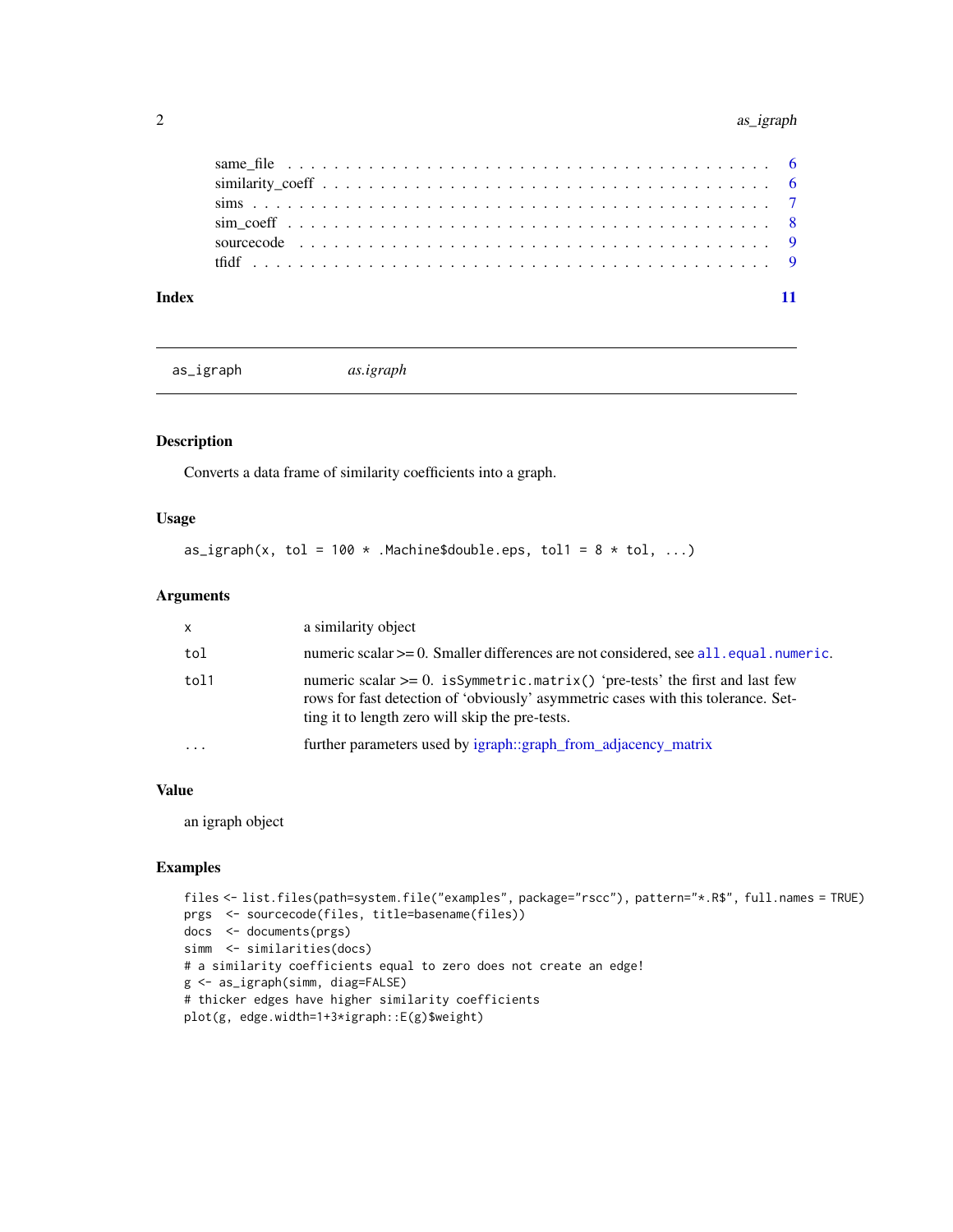<span id="page-2-0"></span>browse *browse*

#### Description

Creates a temporary HTML file with source codes and opens it into a browser using browseURL. Note that the source code is reformatted.

#### Usage

```
browse(prgs, simdf, n = (simdf[, 3] > 0), width.cutoff = 60, css = NULL)
```
#### Arguments

| prgs         | sourcecode object                                                                                                                                            |
|--------------|--------------------------------------------------------------------------------------------------------------------------------------------------------------|
| simdf        | similarity object                                                                                                                                            |
| n            | integer: comparisons to show (default: $\sin\left[\frac{1}{2}\right] > 0$ )                                                                                  |
| width.cutoff | integer: an integer in [20, 500]: if a line's character length is at or over this<br>number, the function will try to break it into a new line (default: 60) |
| <b>CSS</b>   | character: file name of CSS style for highlighting the R code                                                                                                |

#### Value

invisibly the name of the temporary HTML file

#### Examples

```
# example files are taken from https://CRAN.R-project.org/package=SimilaR
files <- list.files(system.file("examples", package="rscc"), "*.R$", full.names=TRUE)
prgs <- sourcecode(files)
simm <- similarities(documents(prgs))
simdf <- matrix2dataframe(simm)
if (interactive()) browse(prgs, simdf)
```
documents *documents*

#### Description

Creates word vectors from parsed sourec code objects. If

- type=="vars" then the names of all.vars(.),
- type=="funs" then the namas of setdiff(all.names(.),all.vars(.), and
- type=="names" then the names of all.names(.)

are used.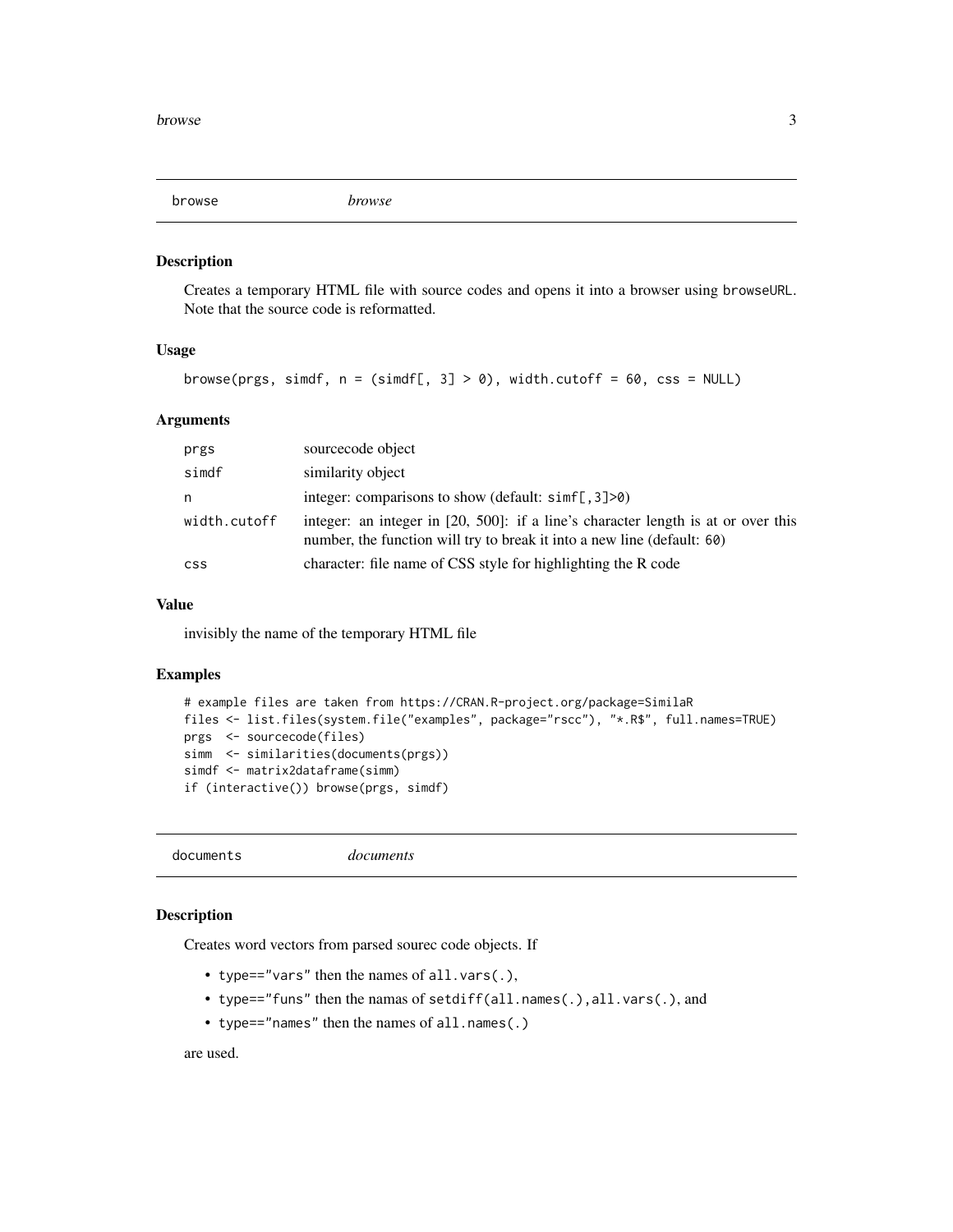#### Usage

```
documents(
  prgs,
  type = c("vars", "funs", "names"),
  ignore.case = TRUE,
 minlen = 2,
  ...
)
```
#### Arguments

| prgs        | prgs sourcecode object                                          |
|-------------|-----------------------------------------------------------------|
| type        | character: either "vars", "funs", "names" (default: "vars")     |
| ignore.case | logical: If TRUE, case is ignored for computing (default: TRUE) |
| minlen      | integer: minimal name length to be considered (default: 2)      |
|             | unused                                                          |

#### Value

a

#### Examples

```
# example files are taken from https://CRAN.R-project.org/package=SimilaR
files <- list.files(system.file("examples", package="rscc"), "*.R$", full.names=TRUE)
prgs <- sourcecode(files, basename=TRUE)
docs <- documents(prgs)
docs
```
freq\_table *freq\_table*

#### Description

Computes a frequency table of words and documents.

#### Usage

freq\_table(docs, ...)

#### Arguments

| docs | documents object |
|------|------------------|
| .    | unused           |

<span id="page-3-0"></span>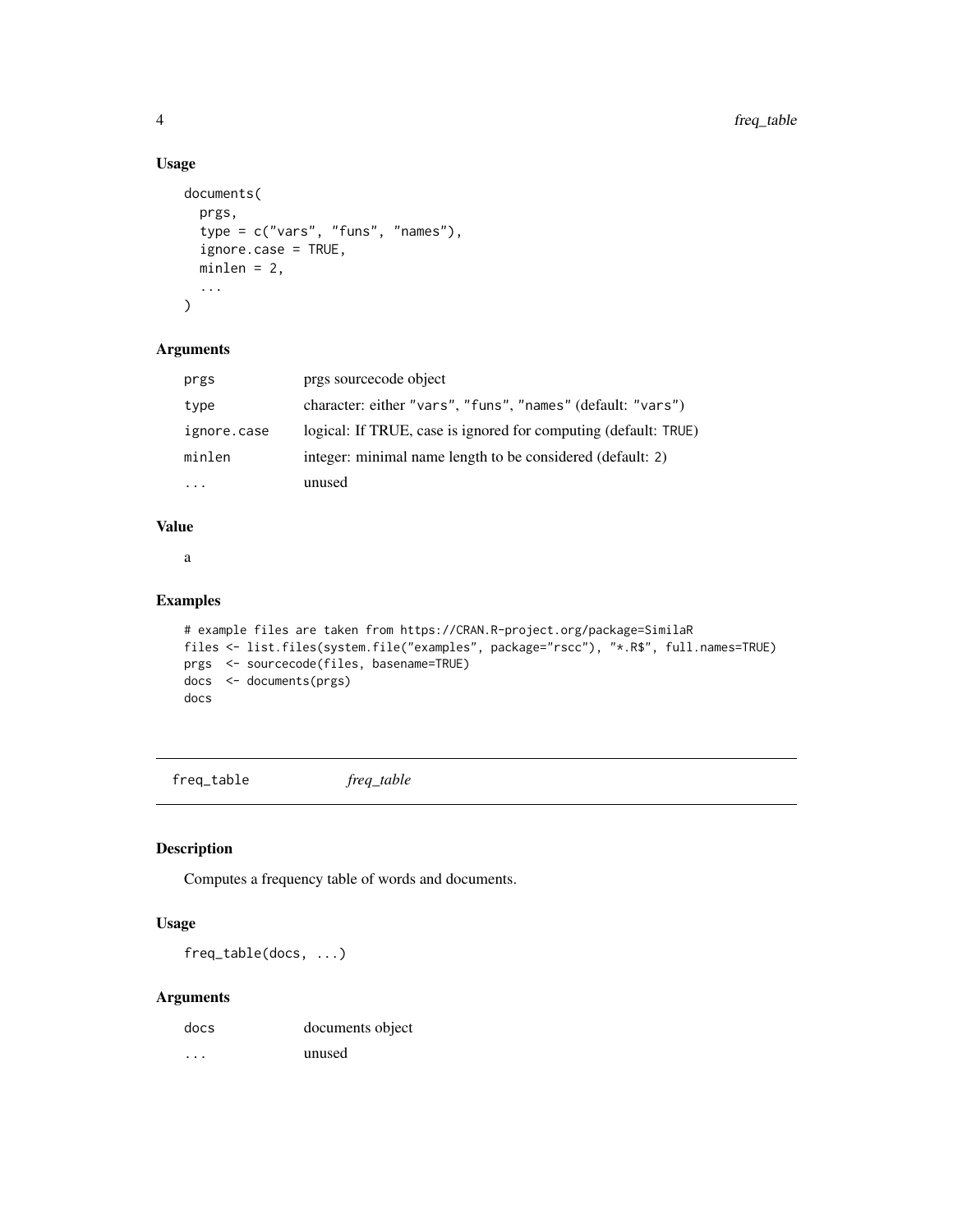#### <span id="page-4-0"></span>matrix2dataframe 5

#### Value

a matrix with similarities

#### Examples

```
# example files are taken from https://CRAN.R-project.org/package=SimilaR
files <- list.files(system.file("examples", package="rscc"), "*.R$", full.names=TRUE)
prgs <- sourcecode(files, basename=TRUE)
docs <- documents(prgs)
freq_table (docs)
```
matrix2dataframe *matrix2dataframe*

#### Description

Converts a numeric matrix to a data frame with decreasing or increasing values: First column row index, second column col index and third column the value. If the matrix is symmetric, only the upper triangle is taken into account.

#### Usage

```
matrix2dataframe(
 m,
  decreasing = TRUE,
  tol = 100 * .Machine$double.eps,
  tol1 = 8 * tol,...
)
```
#### Arguments

| m                       | numeric: a matrix of values                                                                                                                                                                                              |
|-------------------------|--------------------------------------------------------------------------------------------------------------------------------------------------------------------------------------------------------------------------|
| decreasing              | logical: should the sort order be increasing or decreasing (default: TRUE)                                                                                                                                               |
| tol                     | numeric scalar $>= 0$ . Smaller differences are not considered, see all. equal. numeric.                                                                                                                                 |
| tol1                    | numeric scalar $>= 0$ . is Symmetric matrix() 'pre-tests' the first and last few<br>rows for fast detection of 'obviously' asymmetric cases with this tolerance. Set-<br>ting it to length zero will skip the pre-tests. |
| $\cdot$ $\cdot$ $\cdot$ | further arguments passed to methods; the matrix method passes these to all. equal.<br>If the row and column names of object are allowed to differ for the symmetry<br>check do use check. $attribute = FALSE!$           |

#### Value

a data frame with an attribute matrix with m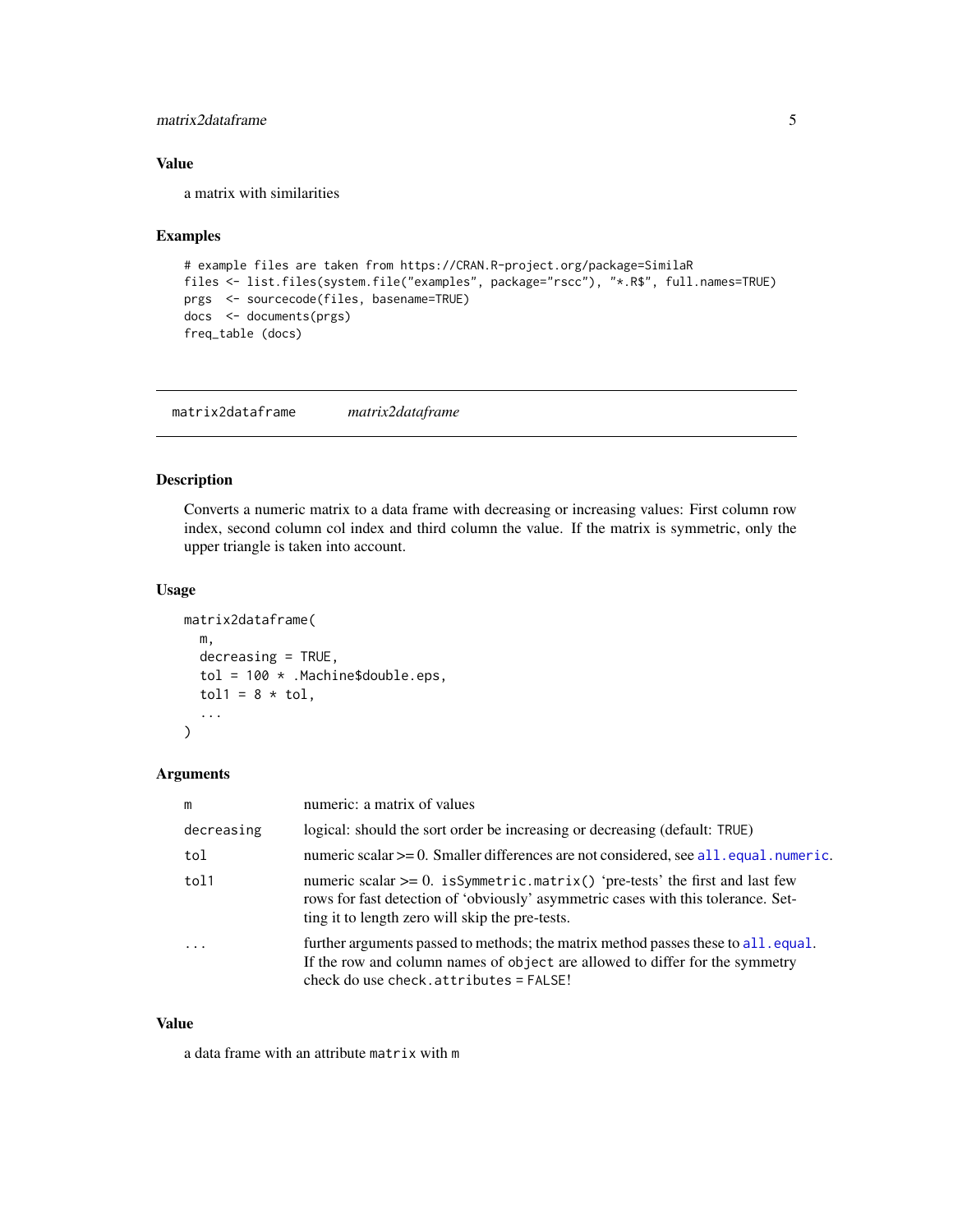#### Examples

```
# non-symmetric
x <- matrix(runif(9), ncol=3)
matrix2dataframe(x)
```
same\_file *same\_file*

#### Description

same\_file

#### Usage

```
same_file(m, replacement = 0)
```
#### Arguments

| m           | matrix object with row- and column ames |
|-------------|-----------------------------------------|
| replacement | value for replacement (default: 0)      |

#### Value

matrix

#### Examples

```
m <- matrix(runif(25), ncol=5)
colnames(m) <- rownames(m) <- c(sprintf("m[%.f]", 1:3), sprintf("m2[%.f]", 1:2))
m
same_file(m)
```
similarity\_coeff *similarity\_coeff*

#### Description

Computes a similarity coefficient based on the unique elements set1 and set2 in relation to setfull. If setfull is NULL then setfull is set to unique(c(set1,set2)). For more details, see the vignette vignette("rscc").

<span id="page-5-0"></span>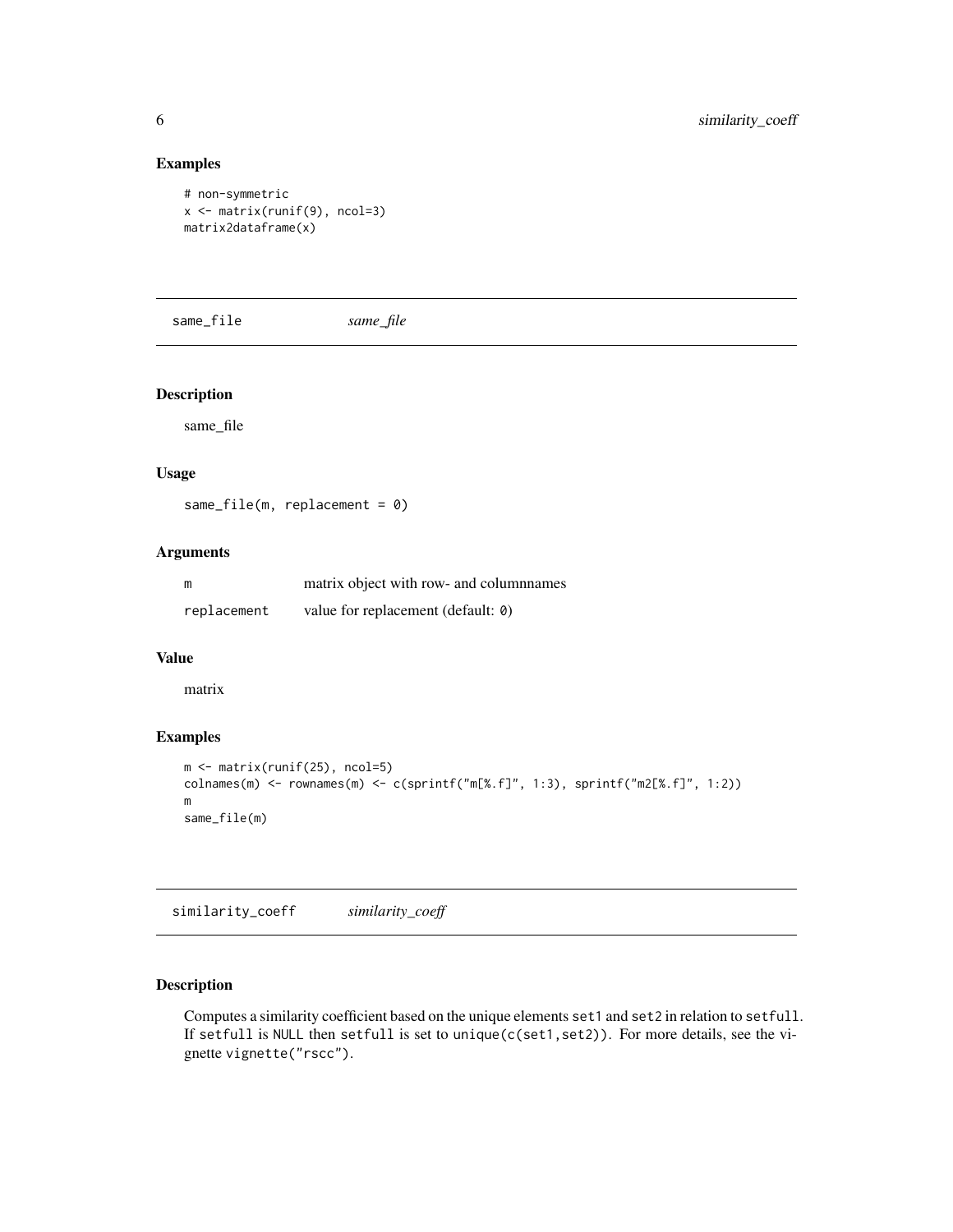<span id="page-6-0"></span> $sims$  7

#### Usage

```
similarity_coeff(
  set1,
  set2,
  setfull = NULL,
 coeff = c("jaccard", "braun", "dice", "hamann", "kappa", "kulczynski", "ochiai",
    "phi", "russelrao", "matching", "simpson", "sneath", "tanimoto", "yule")
)
```
#### Arguments

| set1    | vector: elements to compare                                                          |
|---------|--------------------------------------------------------------------------------------|
| set2    | vector: elements to compare                                                          |
| setfull | vector: elements to compare (default: NULL)                                          |
| coeff   | character: coefficient to compute (default: "jaccard"), abbreviations can be<br>used |

#### Value

a numeric similarity coefficient

#### Examples

```
s1 \le -1:3s2 < -1:5similarity_coeff(s1, s2)
s1 <- letters[1:3]
s2 <- LETTERS[1:5]
similarity_coeff(s1, s2)
```
sims *similarities*

#### Description

sims and similarities both calculate for each pair of source code objects the similarity coefficients and return a data frame with the coefficients in descending order. A larger coefficient means a greater similarity.

#### Usage

```
sims(...)
similarities(
 docs,
 all = FALSE,
 coeff = c("jaccard", "braun", "dice", "hamann", "kappa", "kulczynski", "ochiai",
    "phi", "russelrao", "matching", "simpson", "sneath", "tanimoto", "yule")
)
```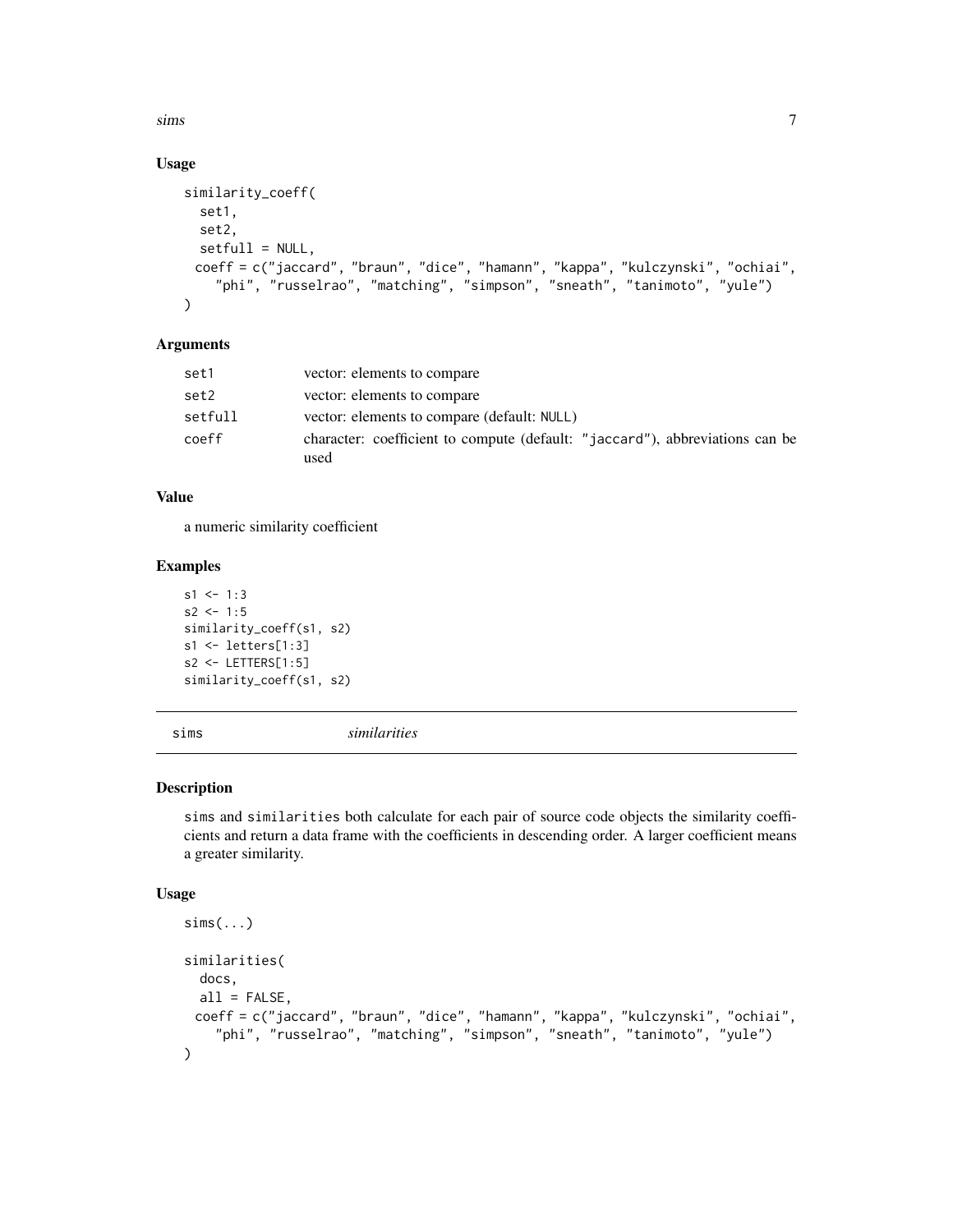#### <span id="page-7-0"></span>Arguments

| .     | all parameters in sims are given to similarities                                                                                     |
|-------|--------------------------------------------------------------------------------------------------------------------------------------|
| docs  | document object                                                                                                                      |
| all   | logical: should the similarity coefficients computed based on all source code<br>objects or just the two considered (default: FALSE) |
| coeff | character: coefficient to compute (default: "jaccard"), abbreviations can be<br>used                                                 |

#### Value

a data frame with the results

#### Examples

```
# example files are taken from https://CRAN.R-project.org/package=SimilaR
files <- list.files(system.file("examples", package="rscc"), "*.R$", full.names=TRUE)
prgs <- sourcecode(files, basename=TRUE)
docs <- documents(prgs)
similarities(docs)
# further steps
# m <- similarities(docs)
# df <- matrix2dataframe(m)
# head(df, n=20)
# browse(prgs, df, n=5)
```
sim\_coeff *sim\_coeff*

#### Description

Internal function for faster computation. No checks on input will be performed.

### Usage

```
sim_coeff(set1, set2, setfull, coeff)
```
#### Arguments

| set1    | character: unique vector of words                |
|---------|--------------------------------------------------|
| set2    | character: unique vector of words                |
| setfull | character: unique vector of texts to compare     |
| coeff   | character: name of similarity coefficient to use |

#### Value

value of similarity coefficient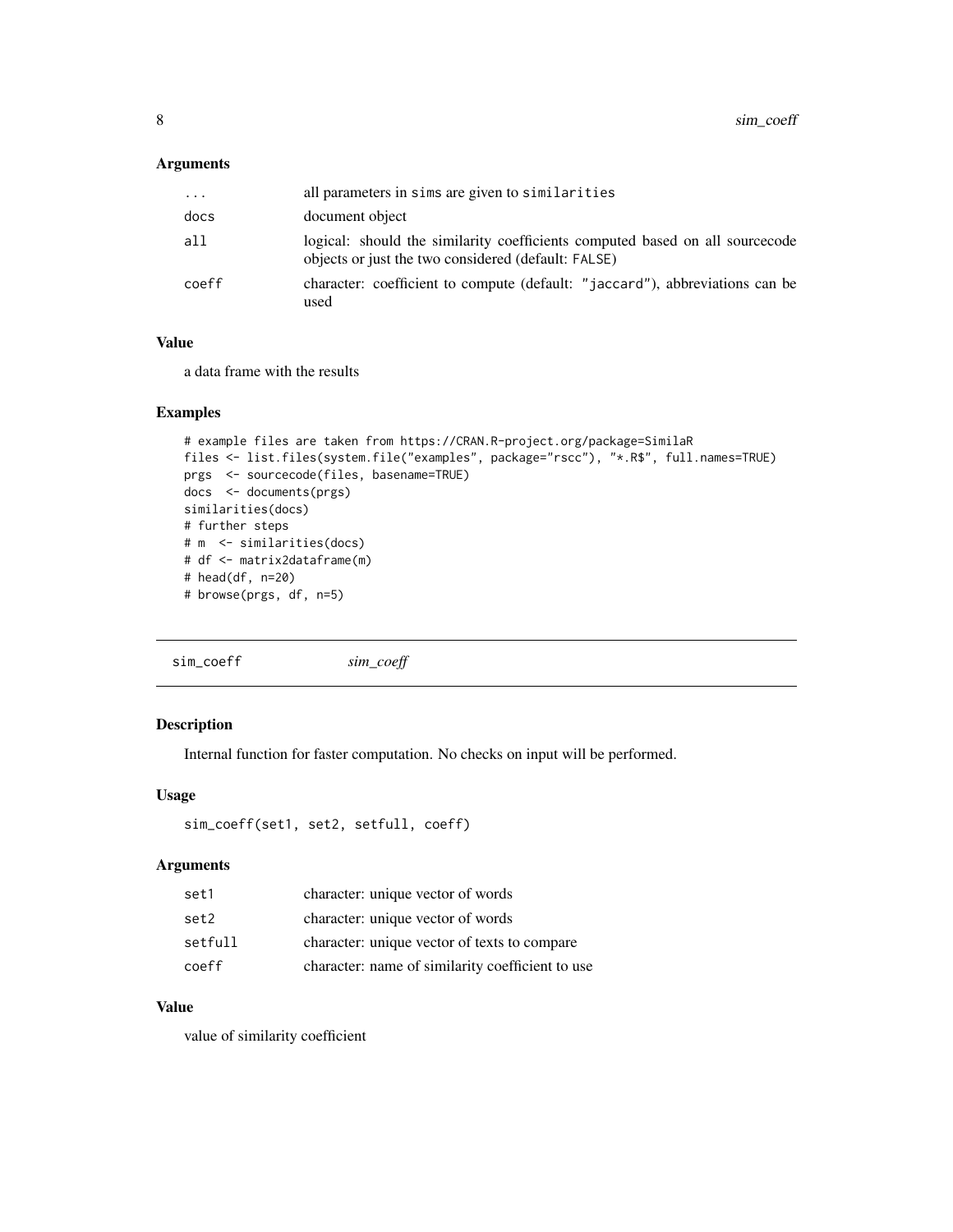<span id="page-8-0"></span>sourcecode *sourcecode*

#### Description

Reads and parses files with R source code.

#### Usage

```
sourcecode(x, ...)
## Default S3 method:
sourcecode(x, title = x, silent = FALSE, minlines = -1, ...)
```
#### Arguments

| $\mathsf{x}$ | character: filenames                                                                                                                |
|--------------|-------------------------------------------------------------------------------------------------------------------------------------|
| $\cdots$     | unused                                                                                                                              |
| title        | character: vector of program titles (default: $x$ )                                                                                 |
| silent       | logical: should the report of messages be suppressed (default: FALSE)                                                               |
| minlines     | integer: only expressions with minlines lines are considered (default: $-1$ ), if<br>minlines<0 then whole files will be considered |

#### Value

a sourcecode object

#### Examples

```
# example files are taken from https://CRAN.R-project.org/package=SimilaR
files <- list.files(system.file("examples", package="rscc"), "*.R$", full.names=TRUE)
prgs <- sourcecode(files)
```

| $\sim$<br>$+$ $ -$ | $\overline{10}$<br>tfidf |  |
|--------------------|--------------------------|--|
|                    |                          |  |

#### Description

Computes the term frequency–inverse document frequency uses tha cosine of the angles between the documents as similarity measure. Since R source code is provided no stemming or stop words are applied.

#### Usage

tfidf(docs)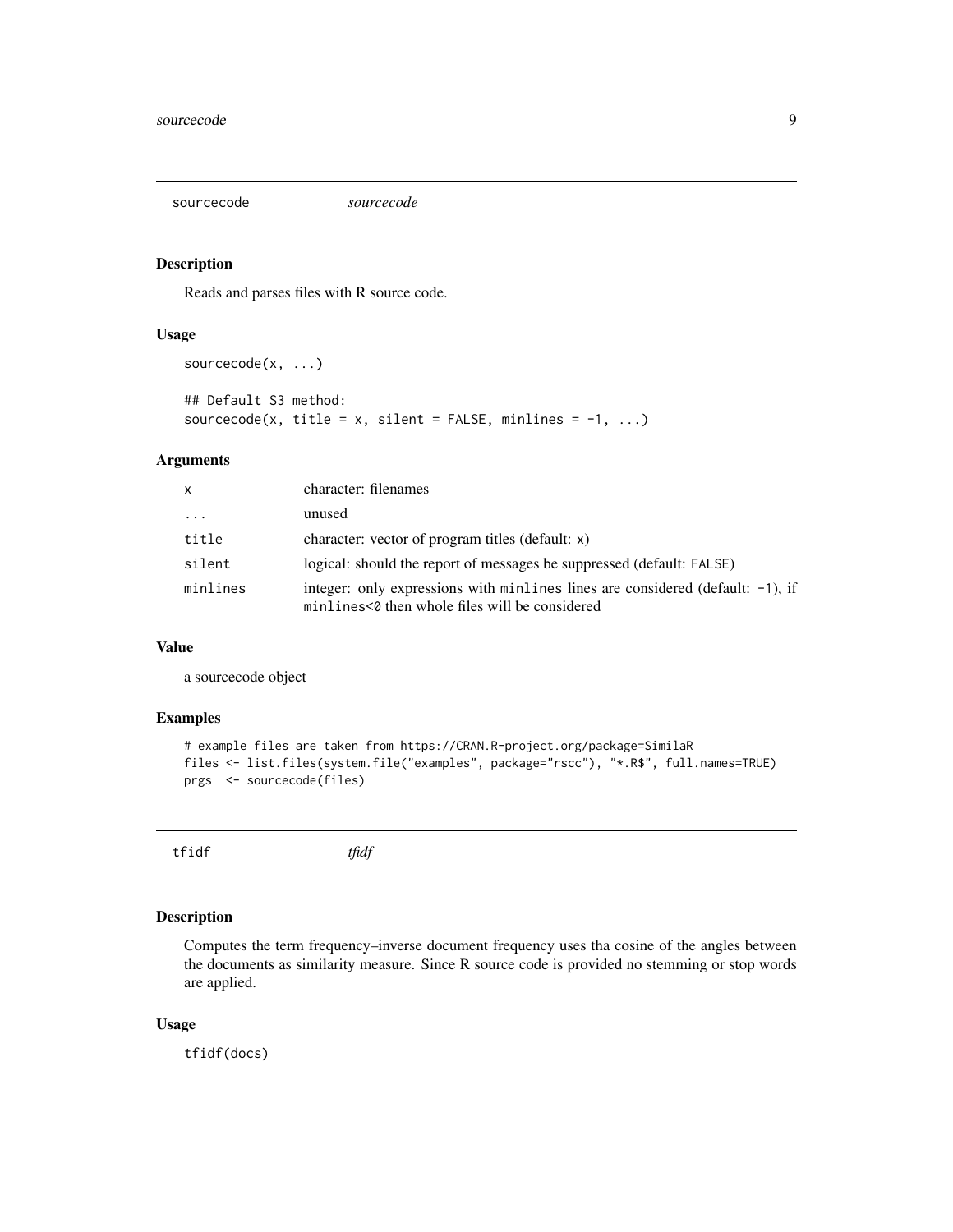#### Arguments

docs document object

#### Value

similarity matrix

#### Examples

```
files <- list.files(system.file("examples", package="rscc"), "*.R$", full.names = TRUE)
prgs <- sourcecode(files, basename=TRUE, silent=TRUE)
docs <- documents(prgs)
tfidf(docs)
# further steps
# m <- tfidf(docs)
# df <- matrix2dataframe(m)
# head(df, n=20)
# browse(prgs, df, n=5)
```